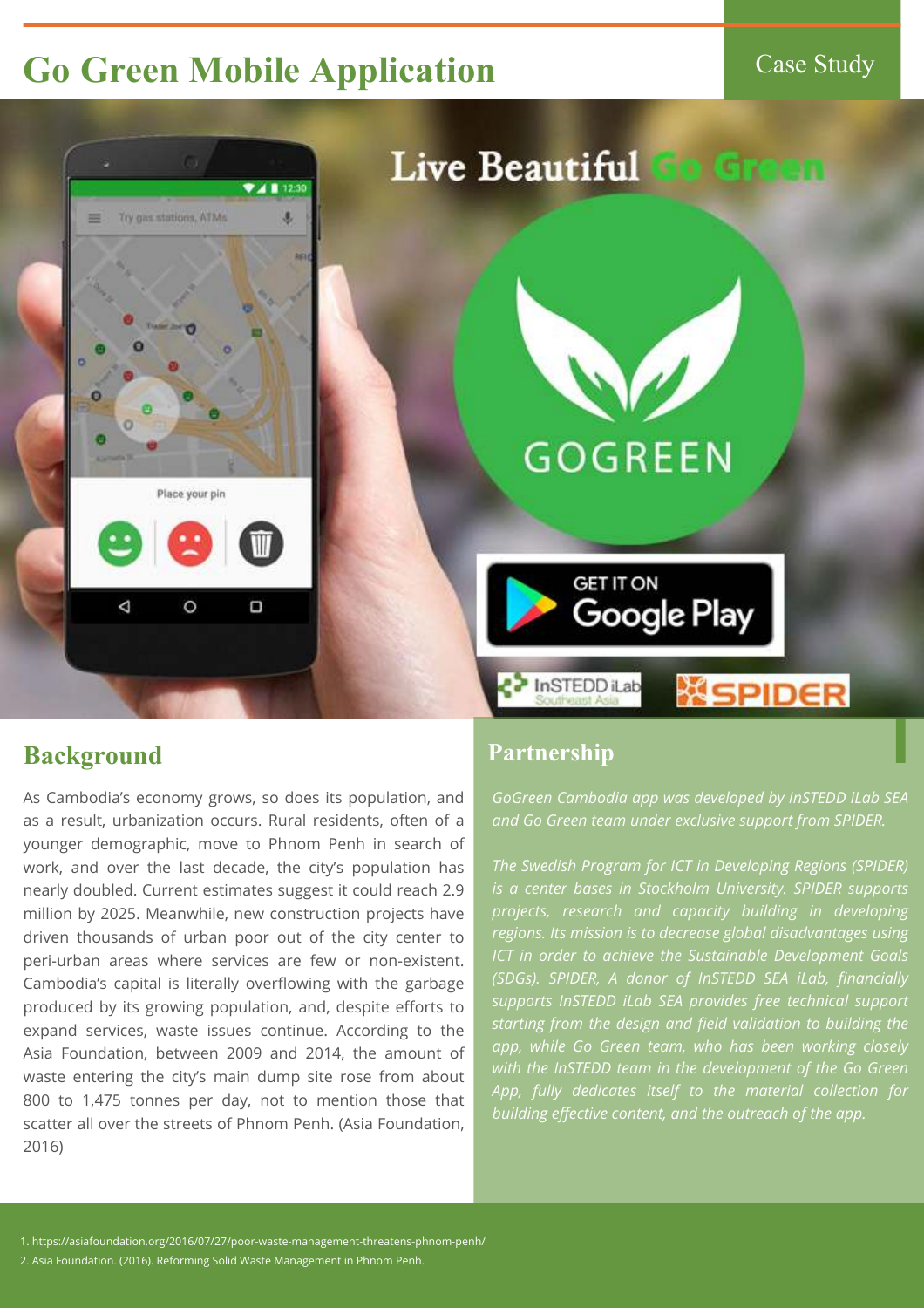*GoGreen Cambodia believes that the human-made pollution problem can be fixed by general public participation and with relevant education distributed to city inhabitants. The goal of GoGreen Cambodia is to increase awareness of human impact on the environment and to engage community members, resulting in the change of attitude and behavior. The main target audience of the activities are young urban residents, from 18 to 25 year old, who are* 

*curious, active, and responsible members of society, willing to make a positive change.*



*The iCamp event organized by iLab Southeast Asia as part of the ICT4D Solution Incubator Cambodia in August 4th, 2016, InSTEDD iLab Southeast Asia developers in collaboration with GoGreen team created a rapid prototype for an app to engage citizens and address the growing pollution problem. The GoGreen's concept was selected to enter the incubation stage. The Go Green founders and iLab SEA teams were working on the content and building Mobile application which we hope will enable citizens of Phnom Penh and also citizens of other cities in Cambodia in the future participate in reporting polluted areas using their smartphones. Besides identifying areas that urgently need cleaning, the interactivity of the application will incentivize individuals to get involved, and will also help to educate the users. The app also offers a way for people to self organize clean up events, thus helping users to take a proactive approach to the existing problem. The application will act as a tool to better coordinate 'green' activists to better organize their efforts and to also network with other like-minded citizens.* 

XSPIDER

#### **Program Design and Implementation**



*Go Green team has signed MoU with the Ministry of Tourism in cooperation to promote a "Clean City Award" program, initiated by the Ministry of Tourism. The Go Green team is also working hard to have an MoU with the Ministry of Environment and Phnom Penh Municipality and connect to other environmental networks in order to increase usage of the app, and as a result, promote cleaner cities. The team also is working on building strong public relations with media outlets, both locally and internationally, as well as building a strong presence in social networks. Currently the GoGreen Cambodia Facebook group has more than 1,400 active members, establishing itself as the most popular "green thinking" Facebook group in Cambodia.* 

GoGreen Cambodia Mobile Application is a simple tool which we believe will attract attention to the waste management problem in Phnom Penh, engaging residents and related Institutions. The App encourages users to take action into their hands and involve others in taking care of the environment. The app is connected with Google Maps, enabling users to report a location by pinning directly on the map using simple tools like green smiley face for a clean place, a red sad face for a filthy area, or a trash bin for an area that needs one. Users can also upload pictures for the reported areas for a more detailed view of the location. Go Green Cambodia was designed to become a platform for users to create cleanup events and engage other users. On top of that, Go Green Cambodia gamifies the collaborative experience, where users can win badges, earn points for getting involved, and challenge friends to earn the highest score.

#### **Technology Use**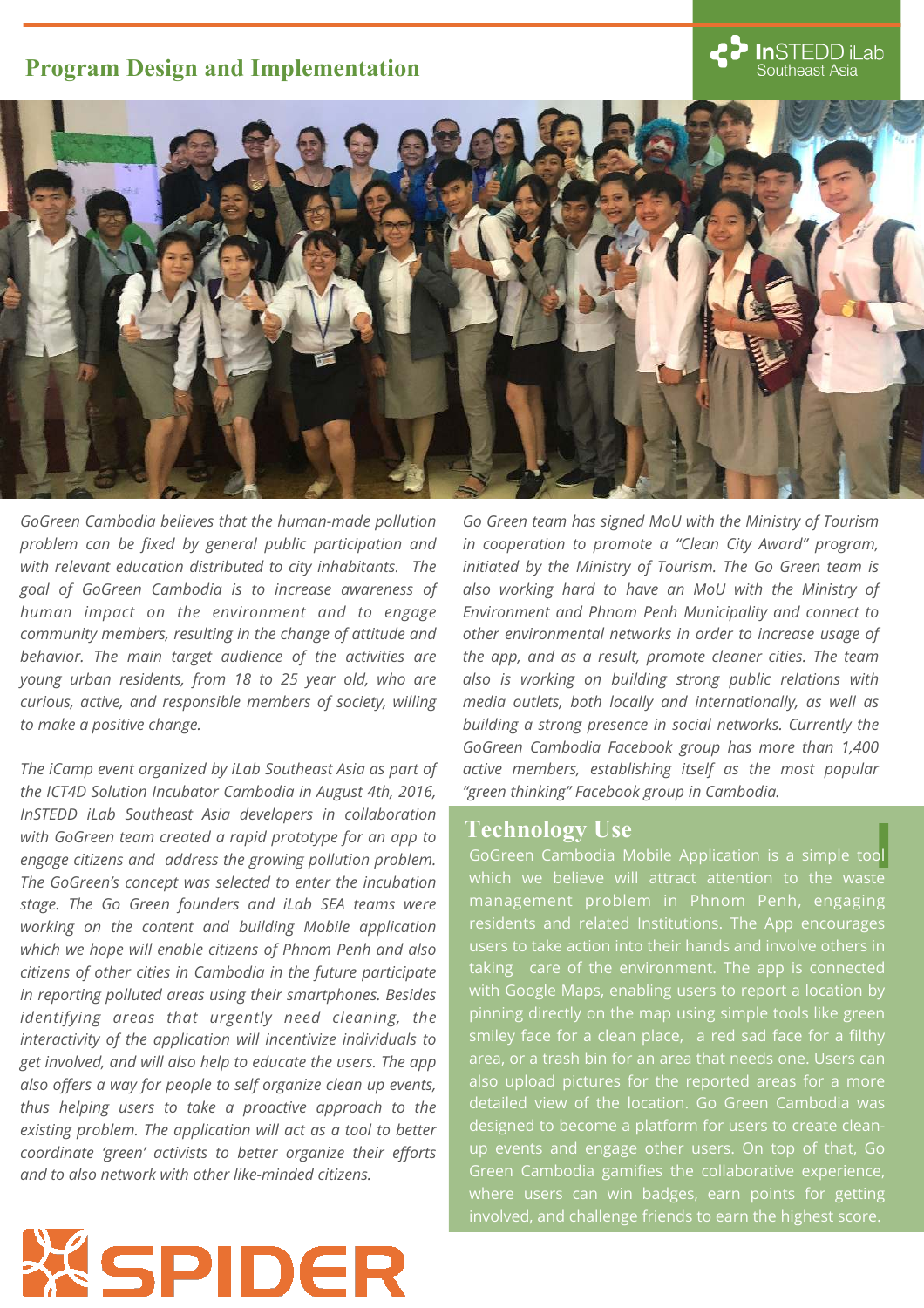GoGreen Cambodia is the first ever Mobile Application that's actively engaging Phnom Penh residents to reduce waste and improve the cleanliness in the city. Using real time data, Go Green Cambodia will allow users to use Google maps to identify areas that are already clean, need more cleaning, and/or areas where more collection points are necessary. The application will also allow users to work with friends to create community clean-ups and take an active role in reducing rubbish in the Phnom Penh, making it a more beautiful city. Besides, the app is providing real life data about the situation on the streets and thus is a valuable resource of information for the stakeholders - such as Municipalities or Ministries. Having this data available it is easy to track the situation in the streets and have a comprehensive report.

Go Green Cambodia App is still in the early phases of piloting in Phnom Penh City. We envision that with time, the app will roll out country-wide.

As if writing, a month since the app was launched, more than 100 users are actively using this app, pinning locations and organizing cleanup events. The app could be more active if we finalize MoU with Ministry of Environment and Phnom Penh Municipality, thus having involvement of the stakeholders from the governmental side. Go Green Cambodia App is free and is available for download for Android devices through the Google Play store. To start using the app, a user must login with his or her Facebook account.

#### **The Challenge**

Challenges include:

- We only have four months incubation period which need to complete the application development and campaign preparation for pilot
- Facebook permissions: The team has to overcome current Facebook 3rd party app access issues, to share cleanup events with friends.
- Ministry of Environment cooperation: The local authority required that any group gathering need to be officially informed first before any event can take place. We are working with the Ministry

of Environment to overcome this challenge.





#### **Business Model**



To achieve success of the GoGreen Cambodia App, the InSTEDD iLab Southeast Asia team and GoGreen team were working revised on both development and content. We visited youth for validating several times. Beside revising, the team also decided built strong and sustainable partnerships with local businesses and ministries including Ministry of Environment, Ministry of Tourism, Youth groups, Phnom Penh municipalities, and many active Youth Groups in Phnom Penh.



### **The Solution**